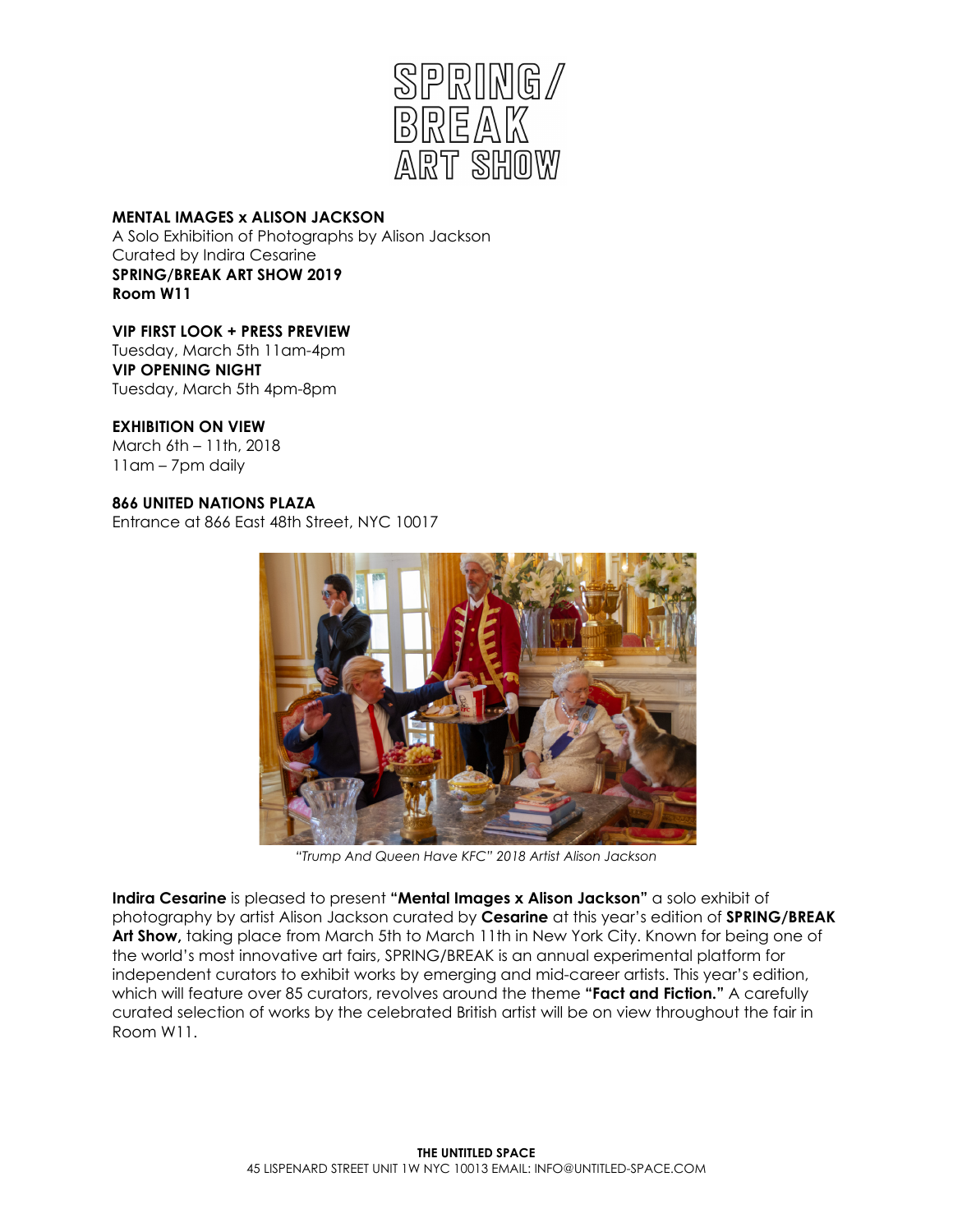



"Queen On The Loo In Regalia","Royal Birth", and "Elton Colonic" by Alison Jackson

Artist Alison Jackson balances on a tightrope between fact and fiction, exploring the notion *of* 'What is an image?' Her work challenges our preconceptions and how photography can transform our relationship to what is 'real'. She dives head first into the cult of the celebrity, using carefully casted body doubles to re-enact the most intimate, often salacious, imagined private moments of celebrities such as Marilyn Monroe and JFK, Diana Princess of Wales, the Queen of England, Obama, Brad and Angelina, Donald Trump, Kim Kardashian and Kayne West, among others that have ignited media frenzies over their most mundane moments.

Her photographic portraits are startlingly realistically staged affairs that cast uncannily styled doppelgängers into an entirely fathomable projection of a future that could have been. They answer the question on everyone's lips, "What if… "

It is perhaps best said in her own words, '"At best, a photograph of a celebrity reproduces something authentic only at the very moment the shutter clicks' says the artist 'yet we have been teased into giving these moments an absolute and unquestioned authority. However, what we actually do is create a narcissistic circle where we assert our control over the object of desire: we transform our celebrities into what we want. This whole projective process is further exaggerated by our capacity for fantasy and the inherently titillating nature of the image of a celebrity like Marilyn in flagrante. In this way, my productions, charged with desire, have become more real than the real life model they are based on, evolving into a 'mental image' rather than a direct record of reality."

Jackson's fantastical realism essentially becomes a subversive form of social commentary, drawing in the viewer to question reality. Is it fact or fiction? Jacksons staged scenarios flip the proverbial middle finger to the traditional celebrity photograph presented to glamorize the personas depicted. The viewer wants to believe when they look at a documentary styled photograph that it is "real," the truth presented with clarity. Alison Jackson's work challenges the mind of the observer, asking them to question what is "truth" What is "reality" as they are forced to question the sanity of the very world we live in. Her work engages a realistic stage, not with digital manipulation, but rather extensively produced photographic shoots presenting a theatre of the unreal, with actors who claim their characters in realistically carved environments rather than creating "fake" images via retouching or darkroom tricks. Jackson's productions use the celebrity aura to address archetypal characters that define the history of human identity and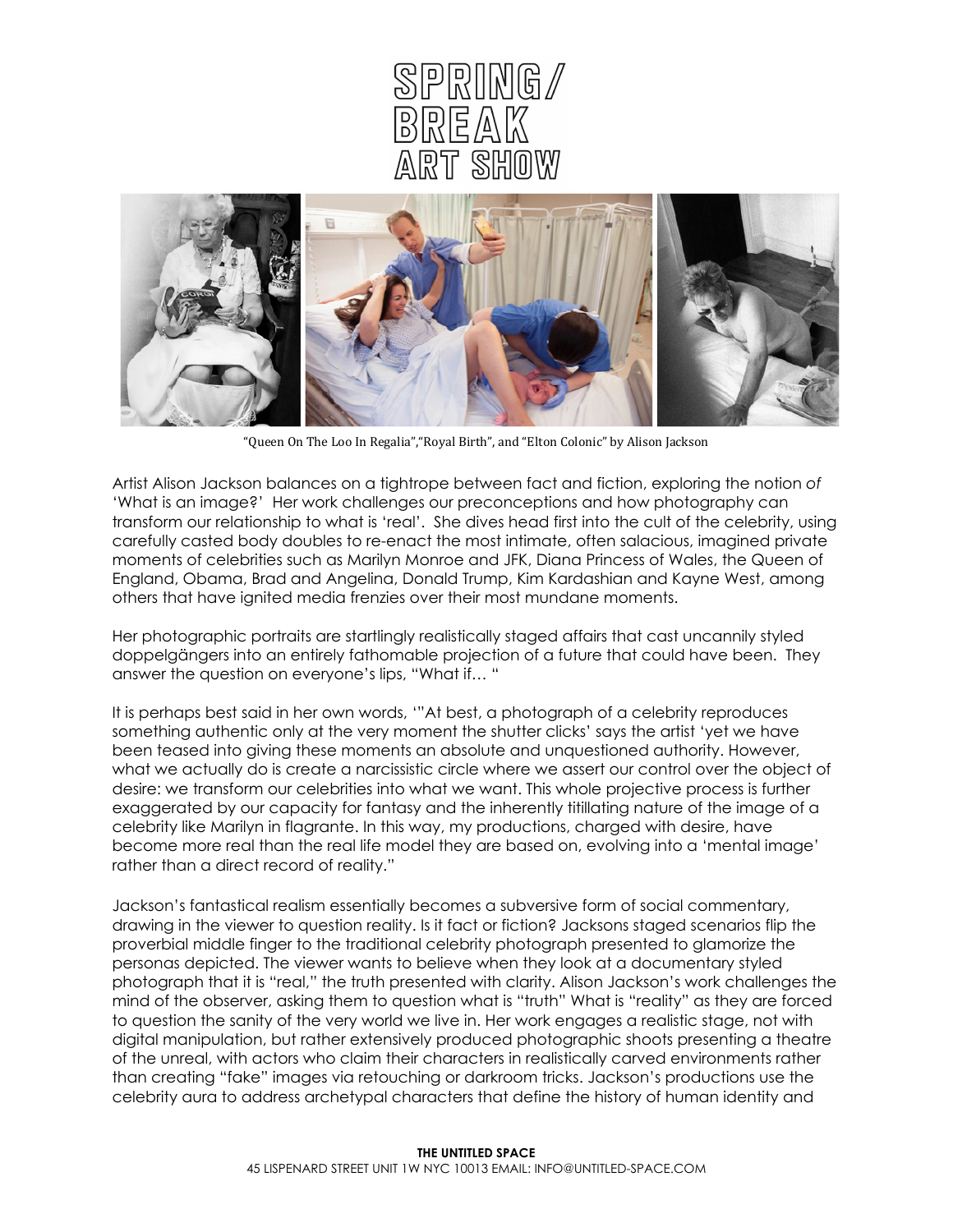

the often humorous struggle of how they cope in an age of mass mediation.



"Clinton Massage", "Marilyn Undresses For JFK", "Obama Smoking" by Alison Jackson

"My work is about simulation. Creating a clone or a copy of the 'real' on paper. It is not a fake, it takes the place of the 'real' for a moment. As Baudrilland puts it, simulation is different from feigning. Feigning is pretending, such as, feigning illness or pretending to be ill. The subject is not ill, just seeming to be, but 'simulation threatens the difference between 'true' and 'false', between 'real' and 'imaginary'. Since the simulator produces 'true' symptoms – is he ill or not? He cannot be treated objectively either as ill or not ill.' This is what I aim to do: Create likeness of icons, where in image – on paper – the simulation of icons, 'threatens the difference between 'true' and 'false, between 'real' and 'imaginary'.' The 'real' subject becomes 'not necessary'. The image or icon is more important and more seductive. It doesn't matter if it isn't the 'real' icon – as long as it looks like him or her – it creates a temporary confusion. I search for this confusion and to create and to create it within my work. I explore to what extent should I create complete fantasy pictures not connected to anything 'true' or 'real' and the relevance of the connection of something 'true'."

### **ABOUT THE ARTIST**

Alison Jackson is a contemporary, BAFTA award artist who explores the cult of celebrity – an extraordinary phenomenon created by the media, publicity industries and the public figures themselves. Her work sits squarely in the middle of the current fake news, alternative facts or news debates. Jackson makes convincingly realistic work about celebrities doing things in private using cleverly styled lookalikes. Likeness becomes real and fantasy touches on the believable. She creates scenarios we have all imagined but never seen before.

Jackson's photographs raise questions about whether we can believe what we see when we live in a mediated world of screens, imagery and internet. She comments on our voyeurism, on the power and seductive nature of imagery, and on our need to believe. Her work has established wide respect for her as an incisive, funny and thought-provoking commentator on the burgeoning phenomenon of contemporary celebrity culture.

*"My pictures ask where does the truth end and the lies begin…where the subjective triumphs over the objective."*